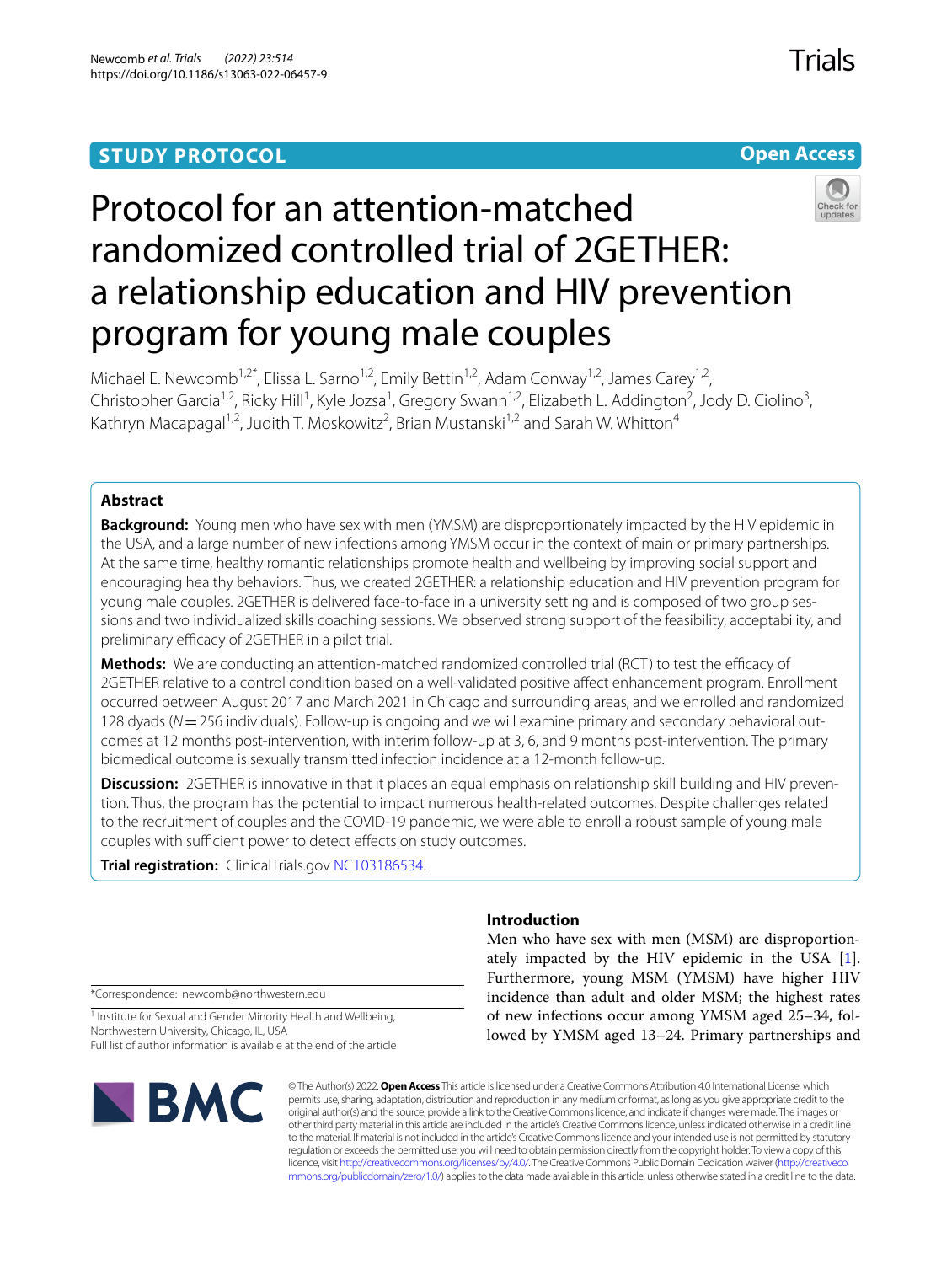serious romantic relationships account for a large proportion of new HIV infections among MSM (35–68%) [[2,](#page-12-1) [3](#page-12-2)], and this proportion has been estimated to be highest among YMSM (79–84%). At the same time, people in marriages and other committed partnerships consistently report better mental and physical health outcomes than their single peers  $[4, 5]$  $[4, 5]$  $[4, 5]$ , and these findings have been observed specifcally among people in same-sex relationships  $[6, 7]$  $[6, 7]$  $[6, 7]$  $[6, 7]$ . Thus, optimizing relationship functioning among YMSM may serve as a critical platform for reducing HIV risk and improving overall health and wellbeing. The purpose of this manuscript is to describe the protocol for a randomized controlled trial (RCT) of 2GETHER, a relationship education and HIV prevention program for young male couples in Chicago [[8\]](#page-12-7).

#### **HIV risk among YMSM in romantic relationships**

The fact that such a large proportion of new HIV infections among YMSM occur in the context of main partnerships may seem counterintuitive, but there are multiple factors driving these incident infections [\[2](#page-12-1)]. First, many YMSM cease using preventive behaviors (e.g., condoms, pre-exposure prophylaxis [PrEP; a once-daily pill that prevents HIV acquisition]) when they perceive their relationship to have become "serious" [\[2](#page-12-1), [9–](#page-12-8)[11\]](#page-12-9), and this move from a casual to serious relationship occurs particularly quickly among younger MSM [[12,](#page-12-10) [13](#page-12-11)]. Second, YMSM are more likely to take the receptive role during anal sex when they are in a serious relationship, which carries a higher risk for HIV acquisition than the insertive role [\[2](#page-12-1)]. Finally, a large proportion of YMSM who are living with HIV are unaware of their HIV status [[1\]](#page-12-0); YMSM who are unknowingly living with HIV may be entering into relationships, eliminating or reducing their use of protective methods because they perceive their risk of HIV transmission to be low, and exposing their partners to HIV.

Furthermore, male couples often establish "relationship agreements" (i.e., monogamy or non-monogamy arrangements), which detail the conditions under which it is acceptable for each partner to have outside sexual partners [[14,](#page-12-12) [15](#page-12-13)]. Relationship agreements may optimize sexual satisfaction while minimizing HIV risk when developed efectively and adhered to consistently. However, studies are mixed with regard to the number of male couples who do not have an explicit relationship agreement in place  $[16]$  $[16]$ , and some have reported that a substantial proportion of couples who do have an agreement disagree about the specifc rules of their agreement [[8,](#page-12-7) [17,](#page-12-15) [18](#page-12-16)]. Furthermore, male couples commonly report breaks in their relationship agreements or noncompliance with agreement rules [[17\]](#page-12-15). Depending on the specifc behaviors that coupled MSM engage in with outside

partners, unspecifed relationship agreements or breaks in agreement rules may expose both members of the couple to HIV if the couple is not using preventive behaviors within the dyad.

# **Couple‑based HIV prevention and relationship education**

To date, couple-based HIV prevention has largely focused on delivering HIV testing and risk reduction counseling to dyads [[19,](#page-12-17) [20\]](#page-12-18), perhaps most prominently through the CDC-endorsed "Testing Together" protocol [\[21](#page-12-19)]. This HIV testing strategy has been tailored specifically for male couples in the USA [\[22\]](#page-12-20), adapted for administration via videoconference [[23](#page-12-21)], augmented to address substance use in male couples  $[24]$  $[24]$ , and enhanced with medication adherence counseling for serodiscordant couples [\[25](#page-12-23)]. However, Testing Together does not address certain relationship skills that are key to building and maintaining relationship agreements, such as efective communication and confict resolution. Other domestic and global HIV prevention programs for heterosexual couples have more comprehensively provided relationship education skills to enhance HIV prevention uptake [[19,](#page-12-17) [26](#page-12-24), [27\]](#page-12-25).

Couple-based HIV prevention programs may be enhanced by teaching relationship skills more comprehensively; by improving the functioning of the dyad, the couple can more efectively develop plans for behavior change together [\[20](#page-12-18)]. Relationship education is a feld of intervention development and implementation that aims to provide skills that help couples optimize the health and stability of their relationships [\[28](#page-12-26)]. Relationship education uses a preventive approach to promote long-term couple health by teaching relationship skills, with a heavy emphasis on skill building in communication and confict resolution, as well as discussions of relationship quality and commitment. The efficacy of these programs in improving confict resolution and global relationship satisfaction is supported by meta-analysis [\[29](#page-12-27)].

Thus, the 2GETHER intervention integrates HIV prevention and relationship education to optimize relationship functioning and reduce HIV transmission risk among young male couples. In brief, 2GETHER is a hybrid group- and dyad-level intervention delivered face-to-face, consisting of (a) group sessions focused on didactic skills acquisition and (b) dyadic skills coaching sessions for skill implementation. Core relationship education components include communication skills, conflict resolution, and coping with stress, while sexual health skills include sexual satisfaction, navigating relationship agreements, and biomedical and behavioral prevention and risk reduction. 2GETHER showed evidence of feasibility, acceptability, and preliminary efficacy (i.e., significant reduction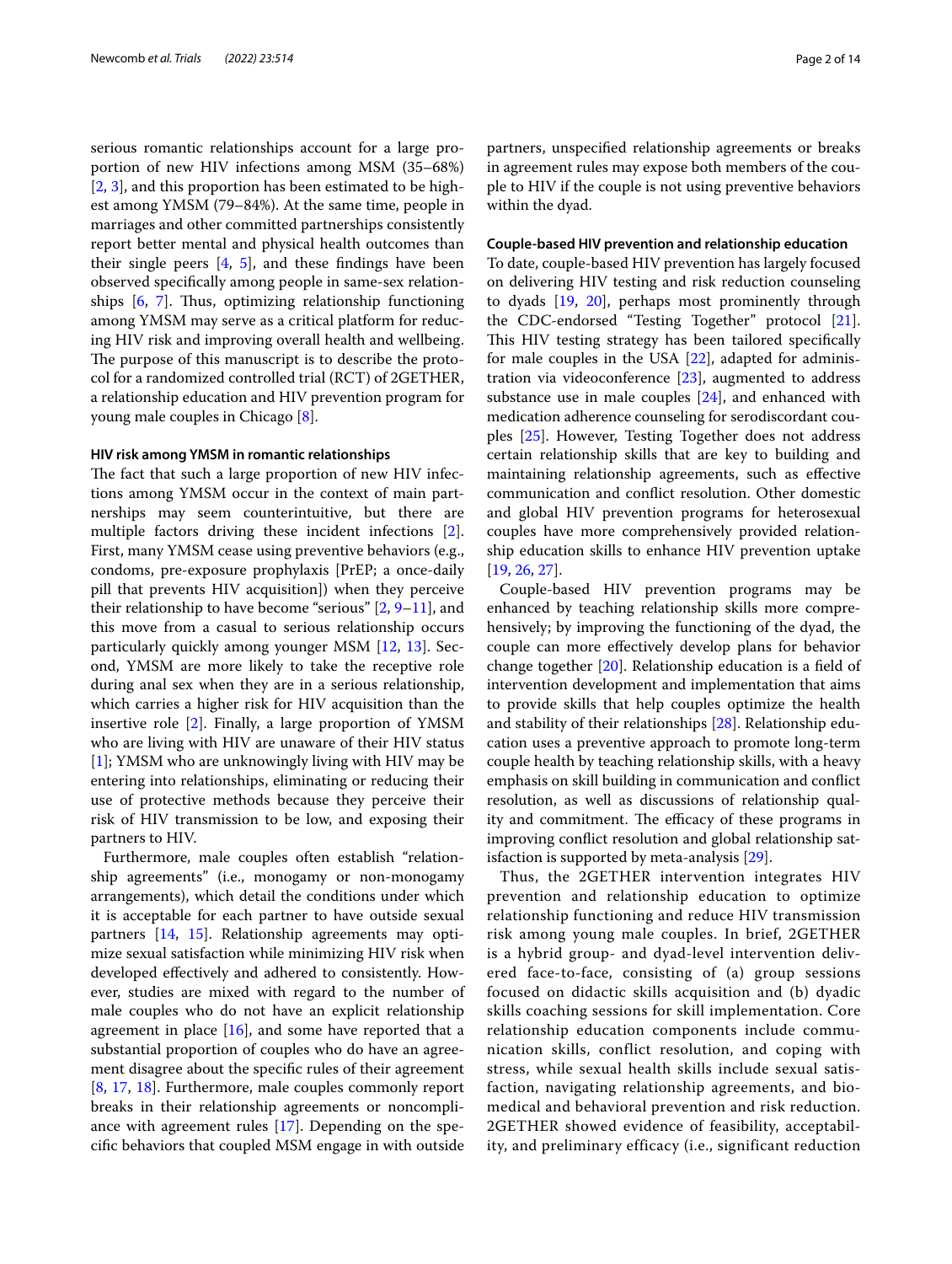in HIV risk behaviors, improvement in relationship functioning) in a non-randomized pilot study in Chicago [[8\]](#page-12-7). 2GETHER is also currently being evaluated in a comparative effectiveness RCT in which the intervention is being delivered online via videoconference to young male couples across the USA, relative to a single session couple-based HIV testing, medication adherence, and risk reduction protocol [[30](#page-12-28)].

#### **Control condition: positive afect enhancement for couples**

To evaluate the efficacy of 2GETHER, we sought an attention-matched, highly active intervention that would beneft YMSM health and wellbeing but would not be linked to sexual risk behavior (i.e., the primary target of the 2GETHER intervention). Positive afect is a central component of mental health and uniquely contributes to emotional wellbeing, independent of the effects of negative affect  $[31, 32]$  $[31, 32]$  $[31, 32]$  $[31, 32]$ . Positive affect has been recognized as a key contributor to myriad positive health outcomes [[33,](#page-12-31) [34](#page-12-32)], including engagement in care, medication adherence, and lower mortality among MSM living with HIV [\[35](#page-12-33), [36](#page-12-34)].

Recent translational scholarship has sought to leverage these links between afect and health through positive emotion skills training [\[37,](#page-12-35) [38\]](#page-12-36). In the frst RCT of a positive emotion intervention for HIV-positive individuals, including a large proportion of MSM (Intervention for those Recently Informed of their Seropositive Status; IRISS), newly diagnosed participants reported better mental health outcomes than controls 15 months posttreatment  $[38]$  $[38]$ . IRISS had no significant effect on ART uptake or adherence, substance use, or engagement in high-risk condomless anal sex [\[38](#page-12-36)]. A subsequent iteration of IRISS for stimulant-using MSM living with HIV observed a signifcant increase in the odds of viral suppression and decreased viral load up to 15 months posttreatment; it also observed reduced stimulant use up to 12 months post-treatment [\[37](#page-12-35)].

While both of the above trials were highly acceptable to participants and produced positive impacts on health outcomes, neither trial observed any efect of the intervention on sexual behavior [[37,](#page-12-35) [38](#page-12-36)]. Because 2GETH-ER's primary outcomes relate to sexual risk behavior, an iteration of IRISS is an ideal attention-matched control. Control-condition participants still receive the experience of a four-session intervention and are likely to beneft from the skills they learn. However, such beneft will likely be qualitatively distinct from any changes in sexual behavior observed in the active condition. Thus, changes in active-condition participants' sexual risk behavior will likely be attributable to 2GETHER's curriculum rather than its delivery.

#### **Trial objectives and hypotheses**

The goal of the current study is to conduct an attention-matched randomized controlled trial (RCT) with a 12-month follow-up to assess the efficacy of 2GETHER in reducing HIV risk relative to a positive afect enhancement program for couples. We are recruiting a sample of young male couples living in Chicago and surrounding areas, who will complete intervention sessions face-to-face in a university setting. We make the following specifc hypotheses:

H1: For our primary outcomes, we will observe greater reductions in indicators of HIV risk at 12 months post-intervention among participants randomized to 2GETHER relative to control, including reductions in (1) self-reported condomless anal sex with serodiscordant or unknown status partners and (2) urethral and rectal Chlamydia and Gonorrhea infections. In addition to these primary outcomes measured at the individual level, we anticipate signifcant improvement in self-reported partner relationship agreement concordance and reductions in the frequency of agreement breaks in 2GETHER relative to control. Finally, we hypothesize that indicators of relationship functioning (e.g., communication, satisfaction) will mediate intervention efects.

H2: With regard to secondary and exploratory outcomes, we will observe greater improvements in various aspects of the HIV continua of prevention and care at 12 months post-intervention among participants randomized to 2GETHER relative to control. For secondary outcomes, we expect to observe improvements in HIV testing uptake (among HIV-negative and unknown status participants) and antiretroviral medication adherence (among HIV-positive participants). Exploratory outcomes will be the uptake of and adherence to preexposure prophylaxis (PrEP) among HIV-negative and unknown status participants and reductions in viral load among HIV-positive participants.

# **Method**

We are conducting an attention-matched RCT to test the efficacy of 2GETHER relative to a control condition based on a well-validated positive afect enhancement program [\[38](#page-12-36)]. We selected a highly active and attentionmatched control condition that is not theoretically linked to HIV risk behaviors. We aim to randomize 200 dyads (individual  $N=400$ ) to the 2GETHER intervention or control, and we will examine primary and secondary outcomes at 12 months post-intervention, with interim follow-up at 3, 6, and 9 months post-intervention. There were no restrictions regarding receipt of concomitant care during the trial.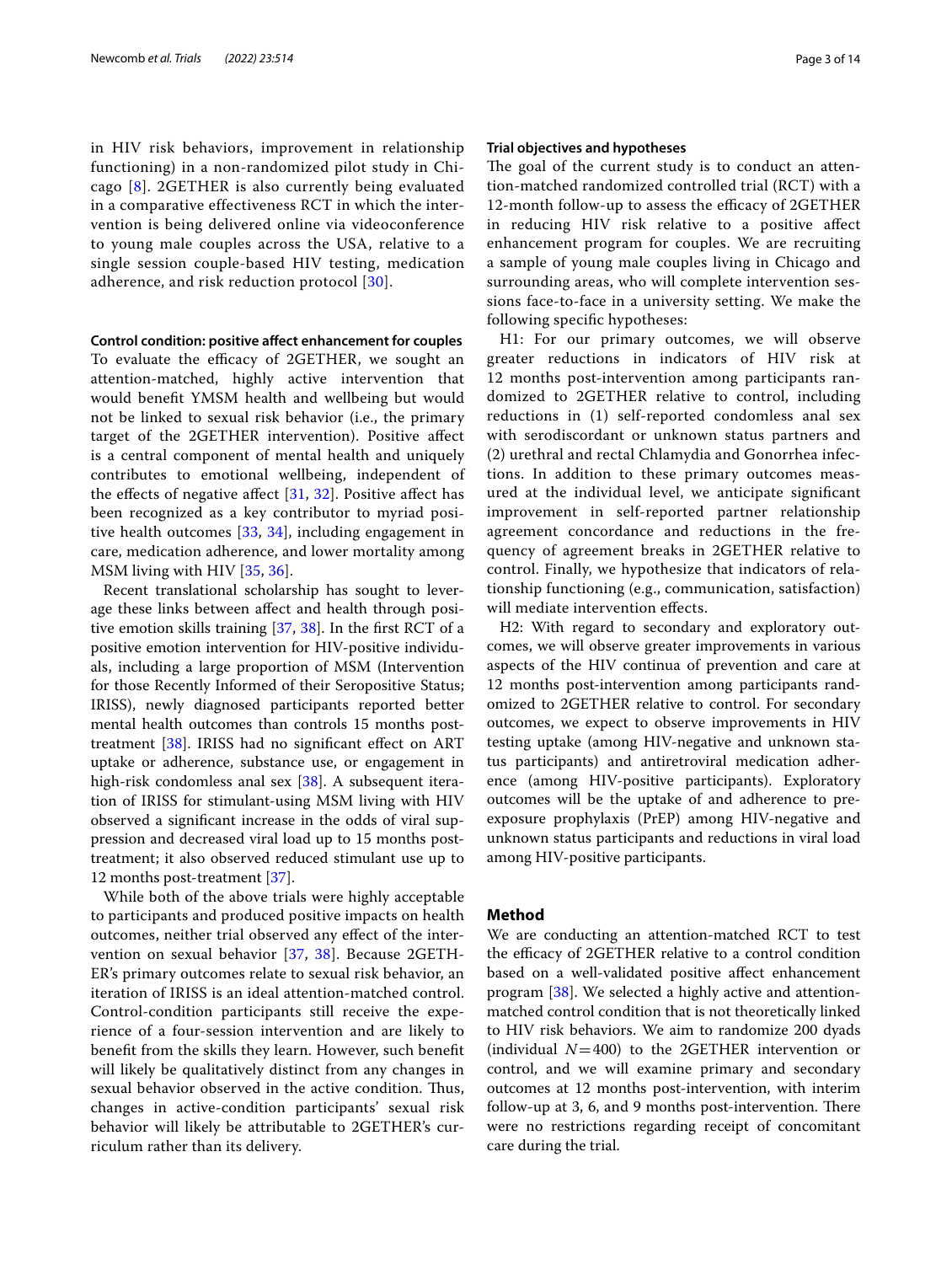The primary HIV risk behavioral outcome will be the occurrence of condomless anal sex acts with serodiscordant or unknown status partners (all casual sex partners will be considered unknown status), and we will account for the reduced risk of condomless anal sex in the context of PrEP use and undetectable viral load (e.g., condomless sex while one has an undetectable viral load may be considered no risk). The primary biomedical outcome will be STI incidence (i.e., urethral/rectal Chlamydia and Gonorrhea), a robust biological indicator of HIV risk. Primary dyadic outcomes will be partner relationship agreement concordance and agreement breaks. Secondary HIVrelated outcomes will be indicators of engagement in the HIV continua of prevention and care, including HIV testing (HIV-negative and unknown status participants) and antiretroviral therapy adherence for HIV-positive participants. Exploratory outcomes will be PrEP uptake and adherence (for HIV-negative participants) and viral load (for HIV-positive participants). We will test for dose efects and decay in efects over time, and we will examine relationship functioning as mediators of change in HIV transmission risk. Unless otherwise noted, all outcomes will be measured at the individual level (not couple-level). This is advantageous because HIV risk may also occur with partners outside the relationship. Also, relationships may dissolve during the follow-up period, so measuring individual-level outcomes allows us to examine the efects of 2GETHER behaviors after relationship dissolution.

#### **Study setting**

The current study takes place at Northwestern University's Feinberg School of Medicine, located in Chicago, IL, USA. The study sponsor (Northwestern University) played no part in the study design; collection, management, analysis, and interpretation of data; writing of the report; or decision to submit the report for publication. The study team is housed within a research institute focused on sexual and gender minority health, including numerous studies of HIV prevention and care. Investigators and study team members have substantial expertise with the design and execution of behavioral RCTs for HIV prevention.

# **Eligibility criteria**

Couples are eligible for the current study based on the following inclusion criteria: (1) both members were assigned male at birth and currently identify as men; (2) both members are at least 18 years old, and at least one member of the dyad is aged 18–29; (3) both partners consider the other a main or primary partner (defned for participants as "…someone you feel committed to above anyone else. This would be someone you call your boyfriend, partner, or signifcant other"); (4) the couple endorses oral or anal sex with one another in the last 90 days; (5) at least one member of the couple reports having condomless anal sex with a known serodiscordant or unknown serostatus main partner or with any casual sexual partner; (6) both read and speak English at an eighth-grade level or better; (7) both are able to make it to the study site on six separate occasions (one visit to complete the baseline, four visits for intervention sessions, and one fnal visit for the 12-month follow-up); (8) both partners agree to having intervention sessions audio-recorded for training and analysis. Note that inclusion criterion #7 was loosened after the onset of the COVID-19 pandemic, as described below.

Couples are considered ineligible if study staff ascertain inconsistencies between information provided by participants in the eligibility screener and the baseline assessment, if issues arise that could potentially hinder participation (e.g., language barriers, intoxication), if both individuals are not able to consistently travel to the study site for the duration of the intervention (before the onset of the COVID-19 pandemic), or if there is imminent risk for harm due to intimate partner violence. If either member of the dyad reports intimate partner violence, study staff complete individual, private check-ins to assess their safety and provide resources. If an individual reports that they do not feel safe, they do not continue in the study.

#### **Recruitment, eligibility screening, and couple confrmation**

Participants are recruited by study staff using in-person Chicago events (e.g., Pride, LGBTQ neighborhood bars), paid advertising on public transit and billboards, fyers posted at community organizations and businesses, paid advertising on social media (e.g., Facebook, Instagram) and geospatial dating/hookup apps, and organic online engagement through social media posts (e.g., Reddit, Twitter). We also partner with a local LGBTQ community-based health organization by embedding research staff throughout their clinic sites to recruit participants for this trial. See Fig. [1](#page-4-0) for the fowchart of the study timeline, described below.

All advertisements, events, and posts guide the interested party (i.e., "partner 1") to a brief online eligibility survey, which includes an infographic illustrating study details, including descriptions of both interventions and tasks required for compensation. Eligibility surveys are administered via REDCap [[39\]](#page-12-37). "Partner 1" is then asked to provide study staff with their partner's contact information so we may send a confdential link to the eligibility survey for "partner 2." If "partner 1" would like more time to discuss the study with "partner 2" prior to providing their contact information, they can save and return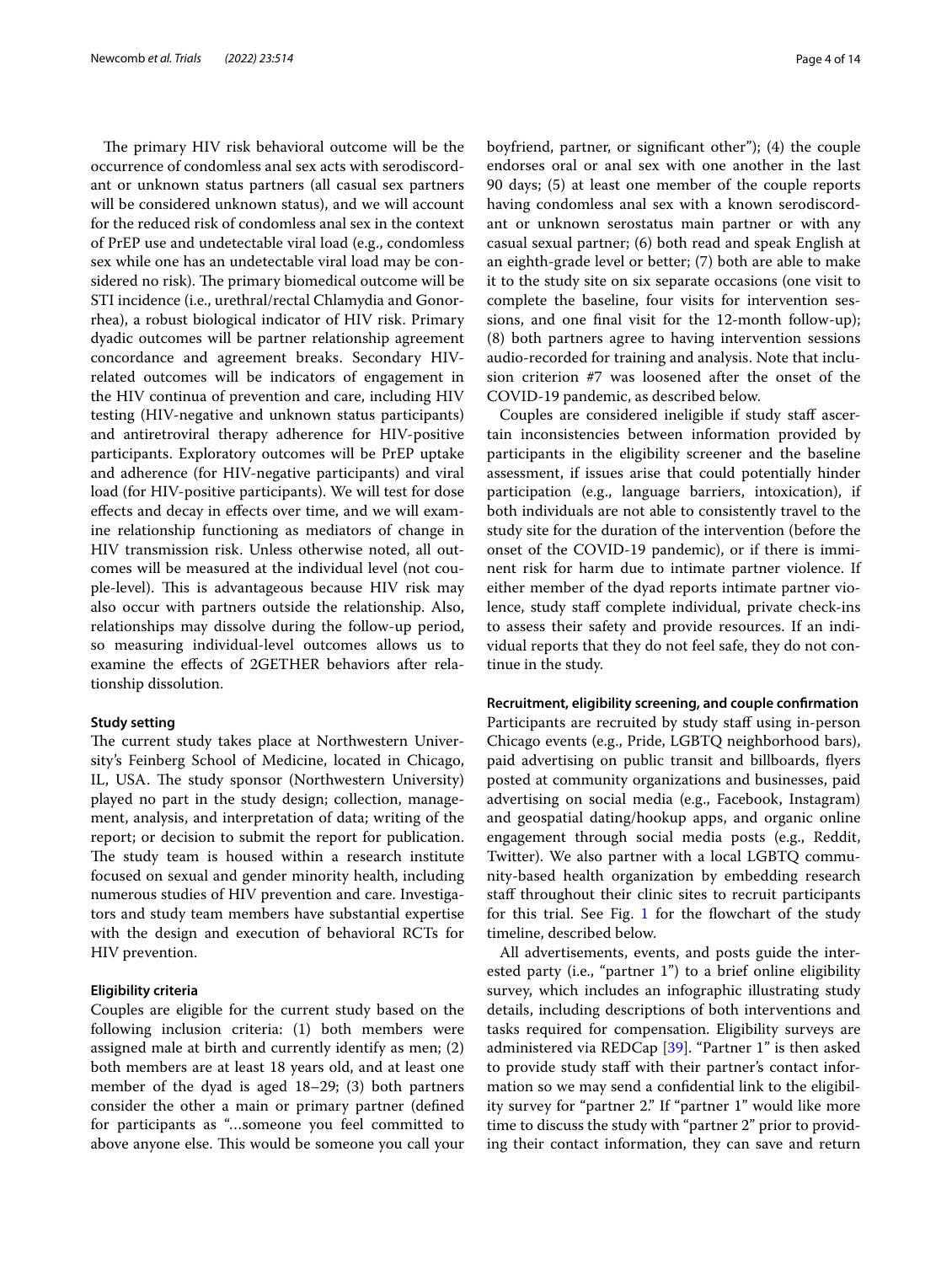

<span id="page-4-0"></span>at a later date; study staff then follow up to answer additional questions and assess interest.

Once both partners complete their respective eligibility surveys, preliminarily eligible couples then complete a couple verification process. The study staff perform two phone conversations, one call with each member of the dyad. During the phone call, staf ask a series of questions to rule out fake couples (e.g., confrm partner demographics, describe couple's frst date); study staf then provide a verbal description of the study to confrm participants' understanding of study procedures. The couples with consistent responses to couple verifcation questions then proceed to the baseline assessment.

Baseline assessments are conducted in-person at our offices (adjusted to remote after the onset of the COVID-19 pandemic, as described below). The baseline assessment is a 2-h appointment comprised of completing an online automated informed consent (programmed intro REDCap), a self-report survey, specimen collection for STI testing (i.e., urine and rectal swab), a couple

communication task, and for HIV-positive participants, a blood draw for viral load testing. All participants receive \$50 for their time at the baseline assessment. At the end of the baseline assessment, the study staff ensure consistency between data provided in the eligibility screener and baseline self-report survey as a fnal confrmation of eligibility prior to randomization.

# **Randomization to the treatment arm**

The original plan for randomizing participants was to randomize each couple to either the active or control condition immediately after both members of the dyad completed the baseline assessment using a stratifed randomization scheme within blocks of four. After the trial launch in August 2017, we quickly encountered substantial difficulty in randomizing at the couple level; because the frst two sessions of the interventions occur in groups, a large enough number of couples would need to complete baseline within the same timeframe, and these couples' schedules would all need to align in order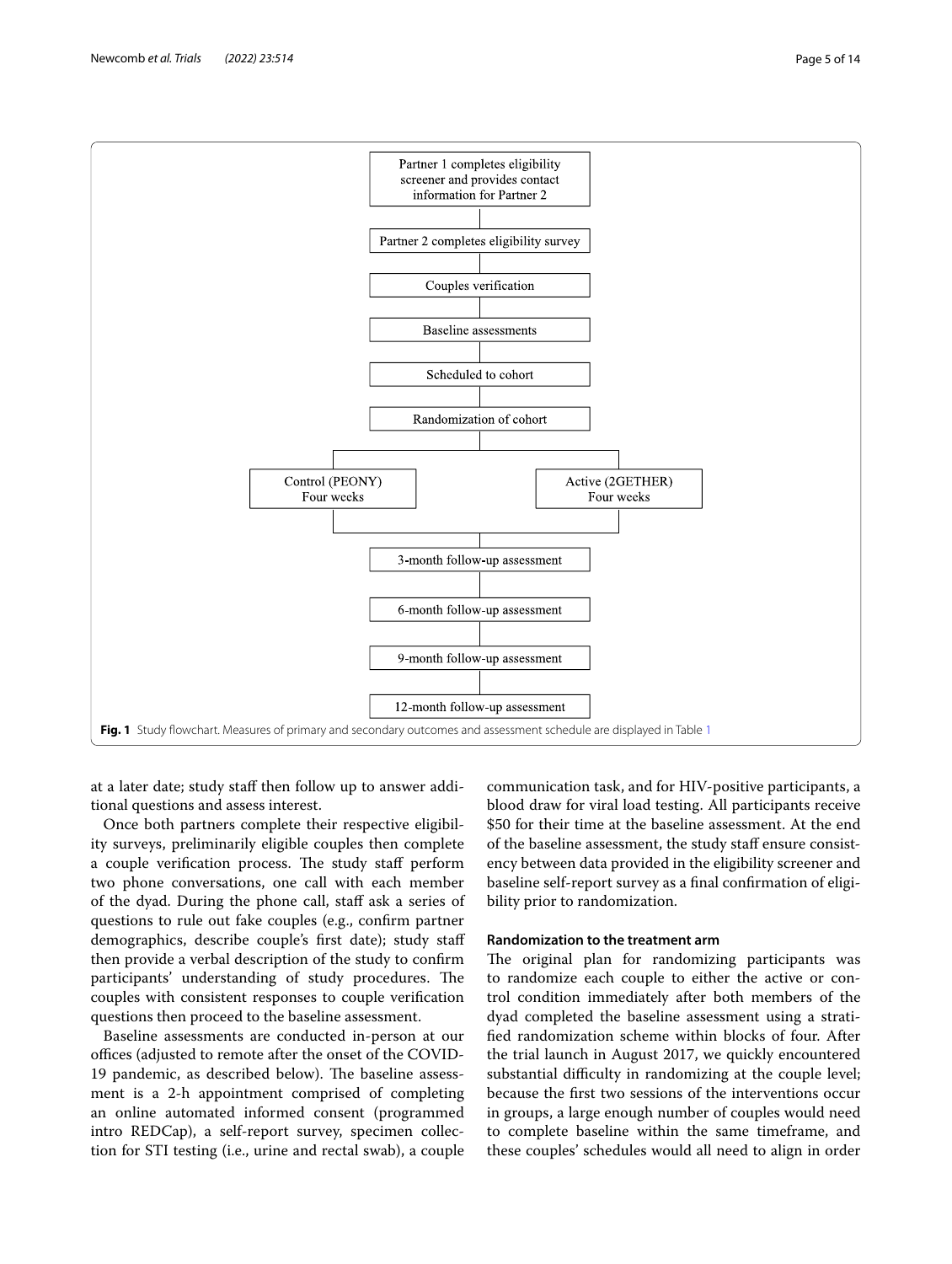to convene group sessions. Because of this, we altered the randomization strategy to randomize at the group level. To achieve this, each couple provides their availability for a set of pre-scheduled group sessions occurring over the subsequent 3 months. Once at least two couples sign up for a group session (six couples maximum), all couples within that group are randomized to the active or control condition. All couples must attend their frst group session within 3 months of completing their baseline assessment. Participants who do not attend their frst session within 3 months are required to re-complete their baseline assessment; otherwise, they are no longer eligible to be enrolled.

To randomize at a group level, we adopted a more fexible covariate-adaptive randomization method known as Minimization  $[40, 41]$  $[40, 41]$  $[40, 41]$  $[40, 41]$  on January 16, 2018, after 10 couples had been randomized using the prior approach. Minimization effectively addresses the scheduling difficulties inherent in couple-level block randomization by allowing sequentially recruited clusters of couples (e.g., 4–12 individuals) to be treated as single units, while ofsetting imbalance in both individual- and couple-level prognostic variables [[42](#page-12-40)]. Compared to stratifcation, Minimization can handle a larger number of prognostic factors and is more efficient in controlling imbalance in baseline variables than simple or restricted randomization [\[43](#page-12-41)]. In this trial, we set the biasing probability to 0.80 and used the range as the metric of imbalance in the minimization functioning.

Imbalance on the following baseline characteristics is regulated by the allocation algorithm: couple-level age discordance (one partner aged 30 or older), couple-level HIV status (serodiscordant; seroconcordant positive), individual-level STI diagnosis (any positive result), and total number of participants per condition. The couplelevel prognostic factors (i.e., HIV status and age discordance) were selected because we hypothesized them to be associated with the primary outcome of HIV risk. By including these factors in the algorithm, we minimize the risk of biased inferences resulting from chance large imbalances in these baseline variables. The individuallevel characteristic of baseline STI status was added on October 15, 2018 (after 63 couples had been randomized), to minimize imbalance on this important outcome and outcome-associated variable.

Allocation concealment is protected across all steps of the process. Participants are not considered for randomization until after all baseline activities are complete and their schedules have been matched with a minimum number of other couples. While session dates are determined a priori, intervention arms never are; therefore, session dates cannot be linked to conditions independently. After a group has met all qualifications, the data manager alone is able to trigger the algorithm, which is stored in a secure, restricted, electronic location. Finally, because the biasing probability is  $p = 0.80$ , a random component is always embedded to prevent deterministic assignment and corresponding selection bias.

# **Interventions**

# *2GETHER (active)*

2GETHER is comprised of four sessions. First, couples complete two in-person group sessions aimed at skills building, which totals approximately 6.5 h of content. These group sessions address communication skills, coping with stress (both general and sexual minority-specifc stress), relationship sexual satisfaction, and HIV transmission risk within the dyad and with outside partners. Two facilitators reinforce core concepts of the intervention through structured conversations about how skills apply to couples' relationships. In-person groups are attended by 2–6 couples; if a couple does not show up to a group session, we proceed with the session and conduct a make-up session with the missed couple. In rare cases, couples may proceed with the intervention without having completed a make-up session (i.e., if their schedule does not allow), but in these cases, we incorporate missed content into the remaining sessions.

Following the two group sessions, each couple completes two individualized in-person skills coaching sessions (with no other couples attending) with one facilitator, aimed at skills implementation. The first skills coaching session focuses on communication skills and problem-solving. Couples discuss up to two areas of disagreement in session; each partner communicates concerns, actively listens to their partner, and discusses problem-solving, with guidance and corrective feedback from the facilitator to improve the use of these skills. The second skills coaching session, and the zenith of the intervention, focuses on sexual health. Utilizing efective communication skills, couples discuss sexual satisfaction within the dyad, their preferences for a monogamous or non-monogamous relationship agreement, and biomedical and behavioral HIV prevention strategies. HIV-positive participants and HIV-negative participants on PrEP receive medication adherence counseling, based on the Life-Steps protocol [[44\]](#page-12-42). At the end of the sexual health skills coaching session, couples draft a detailed relationship agreement, which includes specifc rules about monogamy or non-monogamy and HIV prevention practices. After establishing an agreement, the couple discusses strategies for maintaining or altering the agreement in the future, as well as how they will handle agreement breaks if they occur.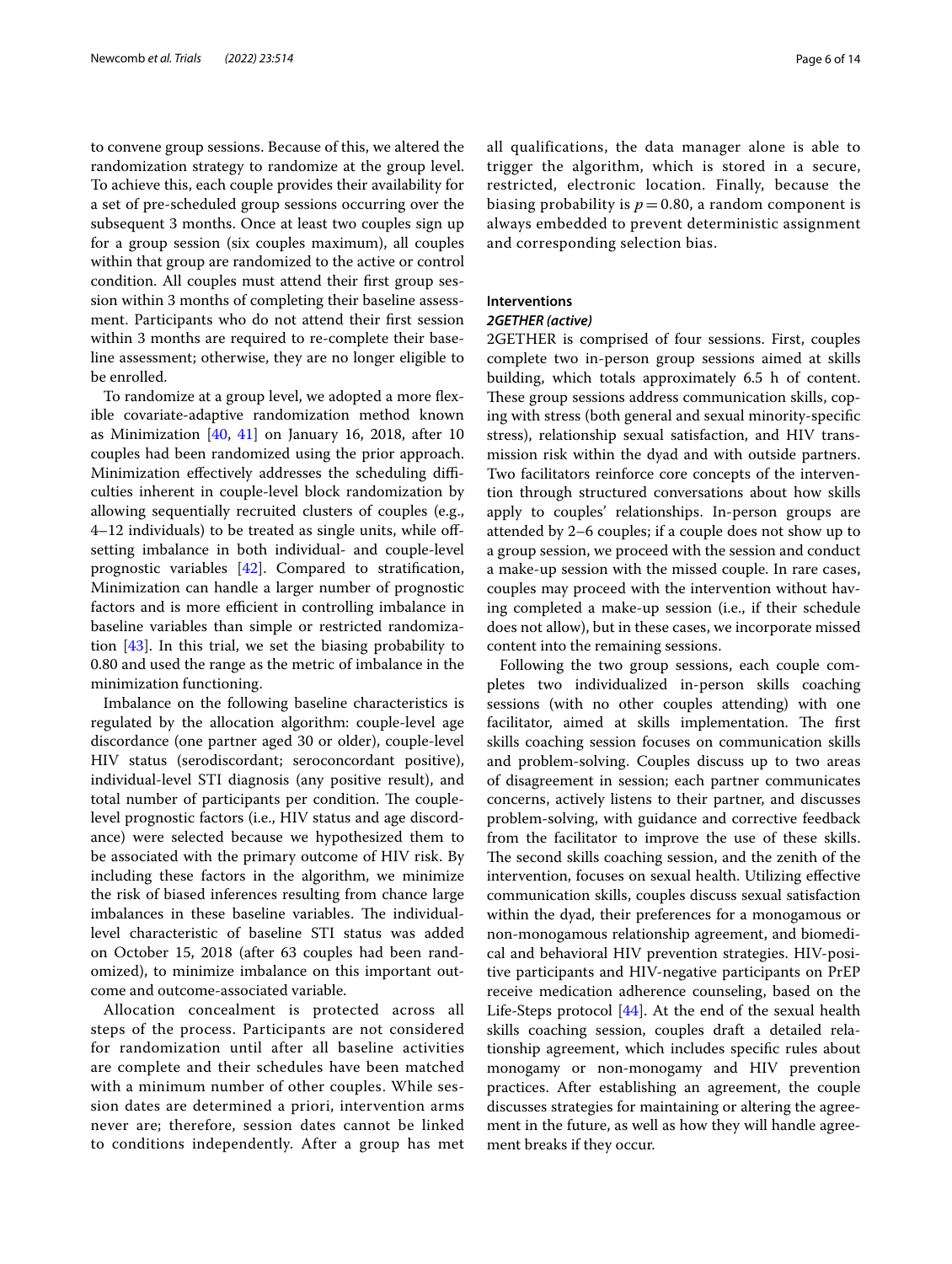## *PEONY (control)*

PEONY (Positive Emotion Orientation for Nurturing Your Relationship) is a positive affect enhancement program based on the IRISS intervention [\[45\]](#page-13-0), adapted to be administered to couples and to be attention-matched in both format (i.e., hybrid group and dyadic sessions) and time spent in intervention. PEONY group sessions present couples with a didactic overview of positive emotion skills, the function of emotions, and general emotional literacy. Couples then learn and discuss specifc positive emotions skills: identifying and capitalizing on positive emotions, gratitude, identifying personal strengths, self-compassion, positive reappraisal, acts of kindness, healthy goal setting, behavioral activation, and practicing mindfulness. Two facilitators reinforce content through structured conversations and guided practice, emphasizing unique opportunities to enact skills as a dyad and benefts to incorporating positive afect skills into relationships.

Following group sessions, couples attend two individualized skills coaching sessions with one of their initial group facilitators; these sessions emphasize skills practice and reinforce previously introduced content. In addition to targeted skills practice, couples participate in exercises designed to promote positive reminiscence of their history as a couple and to highlight positive aspects and specifc strengths of their relationships. Participants are also provided with a series of "couple scenarios," which describe common stressors faced by male couples, and then practice applying specifc positive emotion skills that might reduce the negative impact of these stressors.

PEONY teaches tangible positive affect skills with a demonstrated beneft of reducing psychological distress for numerous populations; however, these skills do not address or incorporate the primary mechanisms of change emphasized in the 2GETHER intervention. By design, PEONY does not incorporate or prompt communication or sexual health negotiation skills. Through training, supervision, and fidelity monitoring, PEONY facilitators are further discouraged from the unprompted addressing of couples' communication and sexual health skills to avoid content contamination across study conditions.

# **Facilitator training, fdelity, and supervision**

All intervention facilitators hold a bachelor's degree or higher and have direct experience working in social service or research settings with MSM and/or young adults. Our hiring processes prioritize community-based and direct service experience, including HIV testing and counseling, sexual health education, mental health counseling, workshop facilitation, and program coordination. Employing bachelor-level facilitators with relevant community-based experience (as opposed to licensed mental health professionals) helps to ensure the program is easier to implement in community settings.

All facilitation staff are cross-trained in control and active condition components and are expected to facilitate both conditions. Each facilitator completes an intensive 8-week training protocol, which includes communication skills coaching, HIV risk reduction, medication adherence counseling, and session-specifc intervention content for each condition. As part of training, all facilitators complete mock session run-throughs with the principal investigator, co-investigator/supervision lead, and project coordinator for feedback. Facilitators conduct additional mock sessions with professional patient simulators to further develop skills training. Through patient simulation, facilitators gain "real life" session experience where they learn how to lead efective communication practice among dyads and handle challenging or emotionally volatile situations. Additionally, staff participate in periodic "booster" trainings throughout the study to advance their facilitation skills, including motivational interviewing, harm reduction, and mindfulness training.

Facilitators receive weekly supervision through review of their audio-recorded 2GETHER skills coaching sessions. Supervision is principally provided by one of three doctoral-level clinical psychologists and a master-level HIV test counselor in a group setting. During group supervision, pertinent audio segments are played to highlight areas for improvement and reinforce facilitators' skillful handling of difficult situations. Once facilitators master 2GETHER content, they are invited to provide peer supervision to fellow facilitators. Supervision for the control condition is conducted separately using an analogous format and led by a PhD-level positive emotions project manager and a master-level project coordinator trained in both active and control condition content. Given that this trial uses the same facilitators across conditions, supervision also aims to minimize drift in content across conditions and promote fdelity.

To further ensure fdelity to the intervention protocol and minimize contamination across study conditions, facilitators audio-record all 2GETHER and PEONY sessions. Twenty percent of sessions (both group and individualized couple sessions) are randomly selected for review by an independent assessor to monitor content delivery. All staf members trained in intervention delivery assist with fdelity monitoring. To minimize bias, facilitators are eligible to conduct fdelity assessments only for participants with whom they did not work in sessions. Fidelity monitoring assessors complete a binary checklist indicating whether the essential components of each intervention session were completed efectively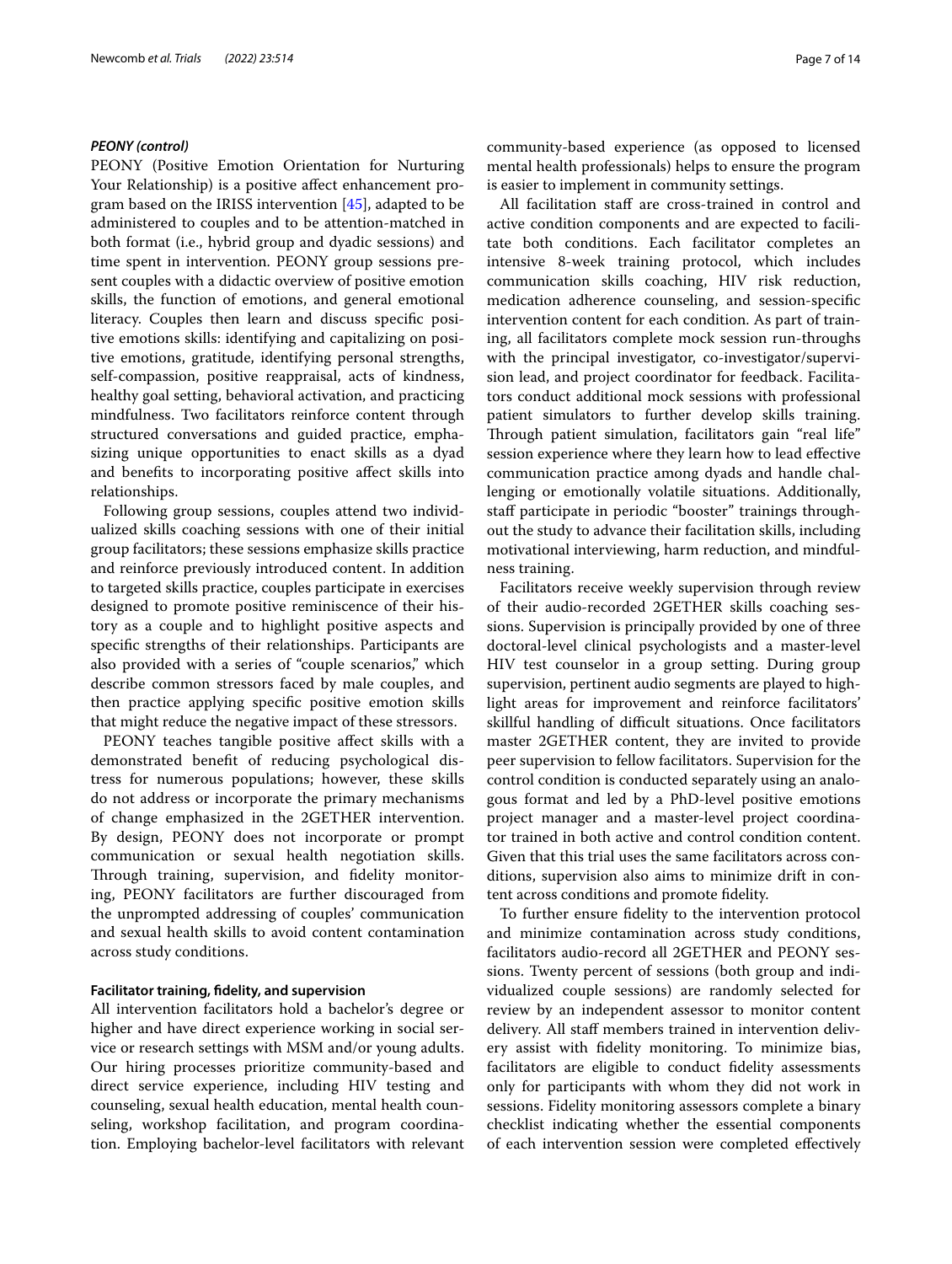by facilitators. In addition, assessors rate facilitator time management, completion of session activities, addressing of participant concerns and questions, participant engagement, and familiarity with session materials and content.

# **Study assessments**

Study assessments consist of a baseline assessment and follow-up assessments conducted at 3, 6, 9, and 12 months post-intervention. Baseline and 12-month follow-up assessments are conducted in-person, while the interim assessments are conducted remotely online (note changes to in-person assessments due to COVID-19 below). The baseline and 12-month follow-up assessments consist of three elements: a self-report survey hosted on REDCap, STI testing for urethral and rectal Chlamydia and Gonorrhea, and a video-recorded couple communication exercise. The interim assessments at 3, 6, and 9 months consist of a self-report survey only. Participants are compensated \$50 for completing each assessment time point, for a total of up to \$250 for each

member of the dyad. See Table [1](#page-7-0) for a list of primary and secondary outcomes by assessment time point.

#### **Participant retention**

All randomized participants complete follow-up assessments at 3, 6, 9, and 12 months post-intervention. For 3-, 6-, and 9-month assessments (which occur remotely), participants are emailed a survey link 1 week prior to their target follow-up date and receive regular survey completion reminders from study staf by phone, email, and text. Participants who do not complete a survey within 6 weeks of their target date do not have their responses recorded for that corresponding follow-up point but are eligible to complete future follow-up assessments unless they withdraw from the study. Analogous procedures are used to schedule and engage participants in the 12-month in-person assessment.

In addition to conducting persistent retention reminders across a variety of media, study staff engage in a multitude of strategies to encourage participant completion of follow-up assessments. All participants receive \$50

<span id="page-7-0"></span>

| Outcome type                                                  | Construct                                | Measure/operationalization                                                                                                                      | <b>Measurement schedule</b>       |          |          |          |   |
|---------------------------------------------------------------|------------------------------------------|-------------------------------------------------------------------------------------------------------------------------------------------------|-----------------------------------|----------|----------|----------|---|
|                                                               |                                          |                                                                                                                                                 | Baseline 3 mos 6 mos 9 mos 12 mos |          |          |          |   |
| Primary                                                       | HIV risk behavior                        | Condomless anal sex with a<br>serodiscordant main partner or<br>any casual partner [46]                                                         | $\times$                          | $\times$ | $\times$ | $\times$ | X |
|                                                               | STI incidence                            | Urethral and rectal Chlamydia<br>and Gonorrhea - Aptima Combo<br>2 GC/CT nucleic acid amplifica-<br>tion test $[47]$                            | X                                 |          |          |          | Χ |
| Secondary: dyadic HIV risk                                    | Relationship agreements                  | Partner concordance in (non)-<br>monogamy agreement type and<br>rules                                                                           | X                                 | $\times$ | $\times$ | X        | X |
|                                                               | Agreement breaks                         | Past 3-month breaks in (non)-<br>monogamy agreement rules                                                                                       | $\times$                          | $\times$ | X        | $\times$ | X |
| Secondary: HIV prevention and<br>care continua                | HIV/STI testing                          | Past 3-month HIV and STI testing<br>history                                                                                                     | Χ                                 | X        | X        | X        | X |
|                                                               | PrEP use and adherence                   | Current and past 3-month PrEP<br>use; adherence over 7, 30, and<br>90 days [48-50]                                                              | Χ                                 | X        | X        | X        | X |
|                                                               | ART adherence and viral sup-<br>pression | Adherence over 7, 30, and<br>90 days [49]; self-reported viral<br>load                                                                          | X                                 | X        | X        | X        | X |
|                                                               |                                          | Lab-collected viral load (baseline<br>and 12 months only)                                                                                       | $\mathsf{X}$                      |          |          |          | X |
| Secondary: relationship functioning Relationship satisfaction |                                          | Couples Satisfaction Index -<br>4-items [51]                                                                                                    | X                                 | $\times$ | X        | X        | X |
|                                                               | Communication (self-report)              | Communication Skills Test -<br>Positive and Negative scales<br>- Adapted (Jenkins N, Saiz CC:<br>The communication skills test,<br>unpublished) | $\times$                          | $\times$ | $\times$ | X        | X |
|                                                               | Communication (objective)                | 10-min recorded communica-<br>tion task [52-54], coded with<br>Interactional Dimensions Coding<br>System [55]                                   | $\times$                          |          |          |          | X |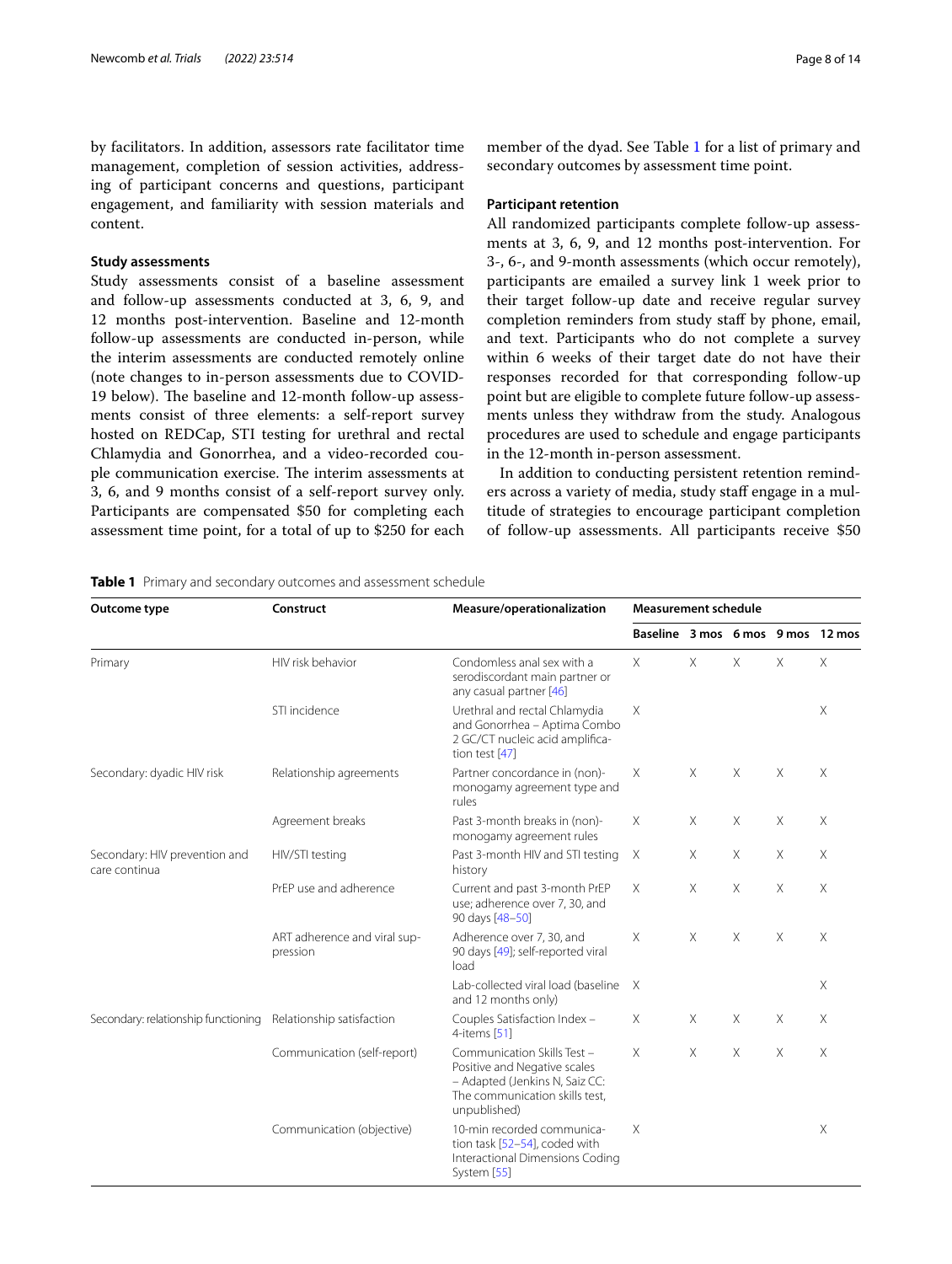for each completed follow-up assessment as compensation for their time and to facilitate their ongoing participation. Participants also receive a majority of their retention contacts from the same, central staf member throughout the duration of the study to enhance clarity and build rapport. If a participant becomes disengaged, they may be additionally contacted by one of the facilitators of their previous intervention sessions to encourage re-engagement.

If relationships dissolve during the course of the study, participants are encouraged to continue to complete all remaining follow-up assessments as individuals. When completing as an individual, the couple communication task is eliminated from the 12-month follow-up. Furthermore, single participants do not complete questions in the self-report survey assessing current relationship functioning, but they complete additional questions assessing the impact of their relationship dissolution on their health and wellbeing. If a participant indicates they have a new romantic partner during the follow-up period, that partner is given the opportunity to complete a one-time self-report survey. This new romantic partner is also compensated \$50 for their responses and time.

#### **Protocol changes after trial launch**

We made two protocol changes after study launch to address barriers that arose with regard to participant enrollment, scheduling, and safety. Both of these protocol changes were facilitated by integrating eHealth strategies into the study that had previously been developed for an online RCT of 2GETHER, described elsewhere [[30\]](#page-12-28). First, we experienced difficulties with enrollment as a result of many couples having very limited availability for group sessions. To address this, we modifed the protocol to allow couples to be randomized as a group of "1" if they were unable to attend the next three scheduled group cohorts after completing baseline. For couples who participate individually (i.e., not in a group), we modifed the format of the group sessions in order to reduce fatigue that would result from presenting didactic content to one couple for several hours at a time. Based on the protocol from our online version of 2GETHER [\[30](#page-12-28)], we provide couples with all didactic content prior to sessions 1 and 2, in the form of self-paced, narrated videos. Thus, sessions 1 and 2 can instead focus on content review and discussion. Sessions 3 and 4 (i.e., skills practice sessions) were not modifed for this protocol change as these were already individualized couple sessions.

Second, the onset of the COVID-19 pandemic in March 2020 spurred us to develop remote protocols for all study activities in order to ensure the safety of our participants and staf. Given that we were already in the process of evaluating an online version of 2GETHER [[30\]](#page-12-28), the adaptation of the current protocol was relatively straightforward. In the online version of 2GETHER, all sessions are completed via videoconference (e.g., Zoom). Similar to the protocol described above for couples participating in groups of 1, couples are emailed links to self-paced, narrated videos of the didactic content 1 week prior to each of the group sessions, and group sessions focus on content review and discussion. The protocols for sessions 3 and 4 were not altered for online administration, except that they are now conducted remotely via videoconference. With regard to baseline and 12-month follow-up assessments (other interim time points were already completed remotely), we have made several protocol changes to allow for remote data collection. Participants are sent links to their self-report surveys, hosted via REDCap. Couples are also provided instructions for self-recording their couple communication task via Zoom. Finally, participants are mailed STI testing supplies from Molecular Testing Labs® for self-collection of specimens. Participants ship specimens back to the lab, the lab provides study staff with test results, and study staff communicate results to participants. We experienced a lag between the onset of the pandemic in March and the establishment of an agreement with Molecular Testing Labs® in July 2020. Participants scheduled for a baseline or 12-month assessment during this time period completed all assessment components except for STI testing.

#### **Analytic plan**

#### *Power analysis*

At the onset of this trial, we aimed to randomize 200 dyads (*N*=400) to the active or control condition and powered our trial based on that enrollment goal. We experienced various challenges to attaining this recruitment goal (primarily those described in the preceding section related to scheduling couples into group sessions and challenges during the COVID-19 pandemic), so we adjusted our recruitment goal based on a second power analysis. This power analysis was conducted using WebPower in R for a cluster randomized trial with two arms. This method allowed us to account for the similarity between members of the same couple. We assumed a conservative intra-class correlation between members of the same couple of 0.5 for the purpose of calculating power. With an adjusted goal of randomizing 125 dyads  $(N=250)$ , power for the present study will be 0.89 to detect a medium-sized efect and 0.99 to detect a large efect for the diferences between the two study arms.

## *Analyses of primary aims*

Imbalances in key stratifcation variables in baseline data that were not addressed via randomization will be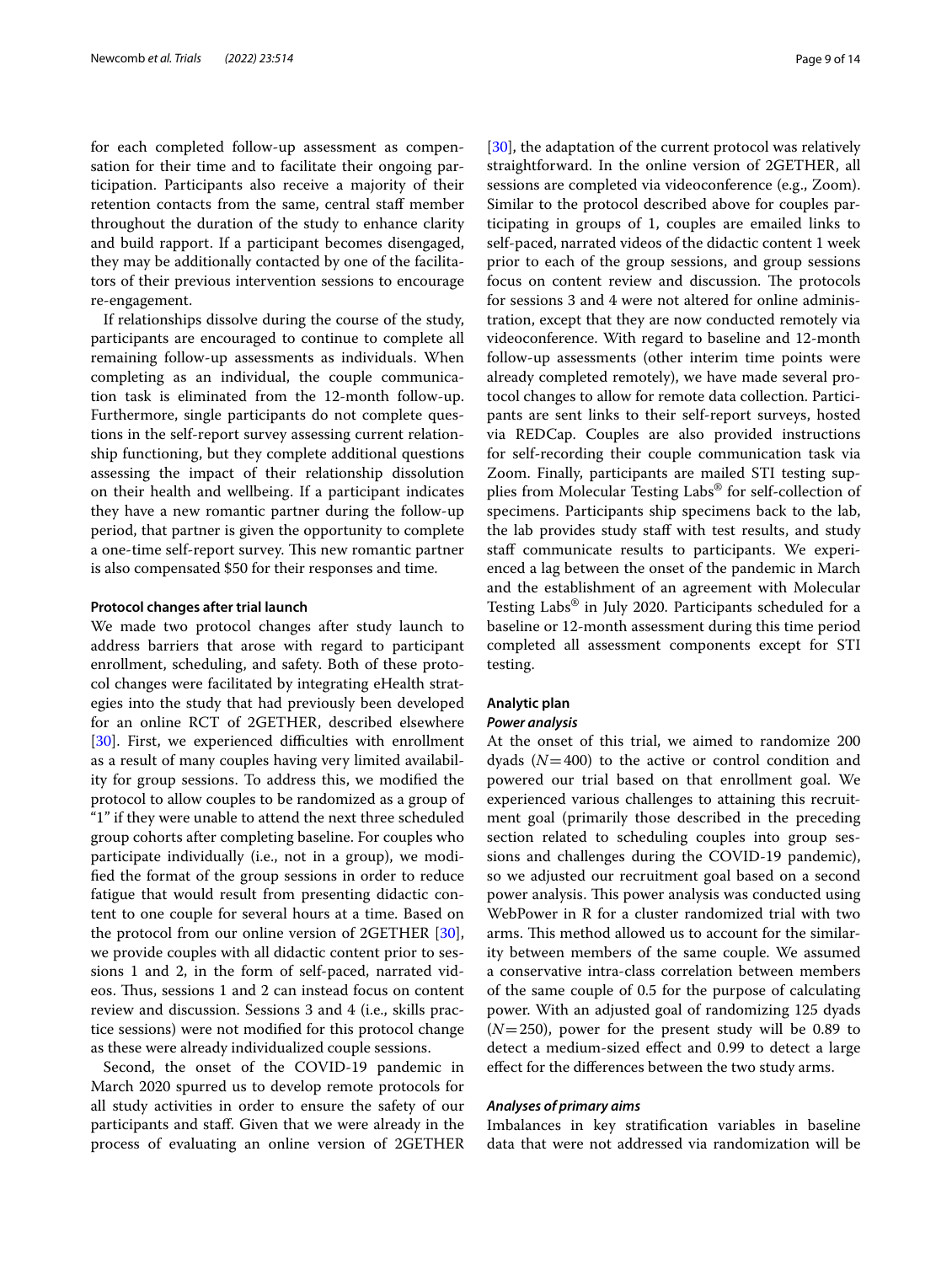adjusted for in the analyses of treatment efects. Analysis of variance and chi-square tests will be employed to identify those baseline diferences on prognostic variables, like age discordance and couple HIV status, the main study outcomes, and demographic variables.

Cochran-Mantel–Haenszel tests of two independent binomial proportions will be used to detect diferences in the STI prevalence rates, our primary biological outcome, from baseline to 12-month follow-up. Our main behavioral outcome is condomless anal sex with serodiscordant or unknown status partners. In order to account for the nested nature of dyadic data, we will assess outcome, as well as our secondary outcomes, with multilevel latent growth modeling. Data from all four of our followup surveys (3, 6, 9, and 12 months) will be incorporated into those growth models. The treatment condition will be used as a dyad-level predictor within the multilevel framework that will predict diferences in intercept and slope terms. This method will not only detect differences in change over time by the treatment condition predicting slopes, but we will also detect diferences at each follow-up time point by shifting the intercepts from 3-month to 6-, 9-, and 12-month follow-up.

Indicators of relationship functioning will be tested as mediators of signifcant diferences between the two study arms on the primary outcomes. We will employ Fritz's [[56\]](#page-13-10) approach for testing longitudinal mediation in latent growth models. This is a parallel process approach where the mediator is treated as a lagged effect to maintain the temporal order of events between the mediator and the outcome. A percentile bootstrap test will be used to determine the indirect efect of treatment on the outcome through the lagged mediator.

#### **Oversight and monitoring**

All day-to-day project operations were monitored at weekly study team meetings. Weekly meetings were attended by study investigators, project coordinators, data managers, and research assistants. These meetings focused on recruitment processes, eligibility screening and consent, data management issues, and participant retention at follow-up. As described above, weekly facilitator supervision meetings (attended by study investigators and all program facilitators) focused on issues that arose during group and skills coaching sessions.

This study maintains a Data Safety Monitoring Board, which is composed of three members with expertise in biomedical and behavioral approaches to HIV prevention, research with diverse YMSM, clinical intervention development, and the design and analysis of HIV prevention trials. All three members are clinical psychologists and mid-career research scientists with a history of NIHfunded research. Members of the DSMB perform the following activities: (a) review the research protocol and plans for data and safety monitoring; (b) review progress of the trial, including analysis of data quality and timeliness; subject recruitment, randomization and retention; subject risk versus beneft; and other factors that may afect outcome; (c) review serious adverse event reports, provide commentary, and provide oversight to ensure that reports are relayed to the Institutional Review Board (IRB) and to the Office of Human Research Protections (OHRP), as indicated; (d) review analyses of outcome data of the study and review reports of related studies; (e) determine whether the trial should continue as designed, should be changed, or should be terminated based on the data and make recommendations to the NIH, IRB, and investigators considering conclusion or continuation of the study; (f) review proposed modifcations to the study prior to their implementation; (g) protect the confdentiality of the trial data and the results of the monitoring; (h) determine whether and to whom outcome results should be released prior to the reporting of study results; (i) following DSMB meetings, provide the principle investigator with written information concerning their fndings.

In addition to self-reported HIV risk behavior, the DSMB monitors HIV (self-reported) and STI incidence throughout the follow-up assessments. Given that the study is only conducting biological testing for STIs at baseline and 12-month follow-up, the DSMB will not be able to make efective decisions about suspending the trial in the event that participants in a given condition experienced an increase in incidence. The study is also collecting self-reported STI incidence at 3-, 6-, and 9-month follow-up assessments and HIV incidence at all waves, and the DSMB will use these reports to monitor trial safety in addition to the 12-month biological testing. Finally, the DSMB is monitoring self-reported intimate partner violence victimization and perpetration in order to assess deleterious impacts on relationship health. The DSMB has opted to meet annually via videoconference throughout the course of the trial. Each of the meetings is divided into three parts. First, there is an open session in which the principal investigator presents the progress of the study and answers questions from members of the DSMB. Second, there is a closed session involving the DSMB members and the study data manager to review trial results to date. Third, there is a final session involving only the DSMB members to discuss the progress of the study and the outcome results, to develop recommendations, and to take votes as necessary.

With regard to adverse events, all study personnel were trained in rigorous procedures regarding monitoring and handling adverse events, including assessing participant safety. Possible adverse events that are unanticipated are brought to the attention of the PI and reported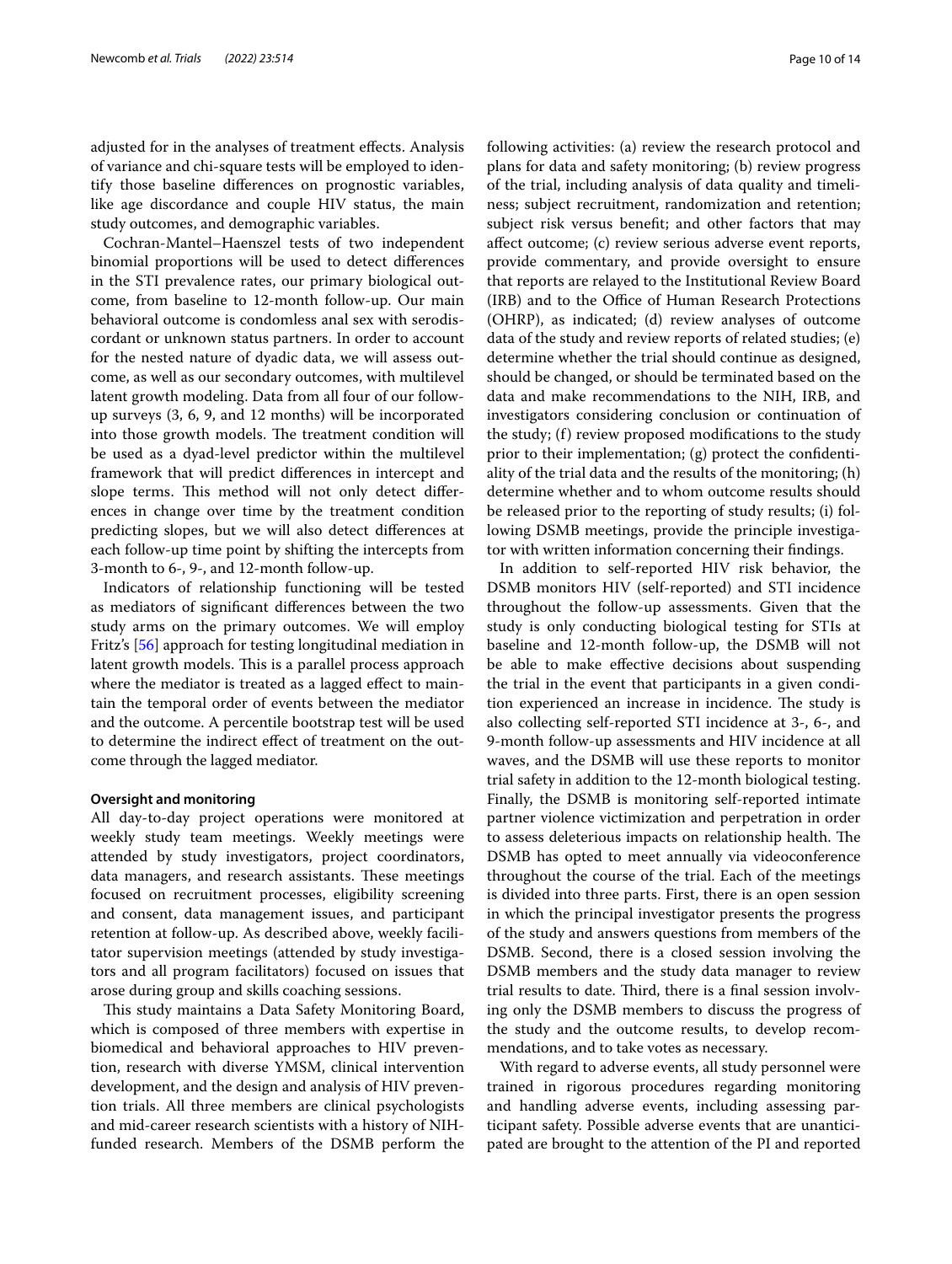immediately to the IRB. The IRB determines whether it is appropriate to stop the study protocol temporarily or provide suggestions/modifcations to the study procedures as necessary. Possible modifcations include adding these possible adverse events to the consent form and re-consenting all study participants. The PI is responsible for monitoring participant safety at regularly scheduled research meetings. Given the online nature of followup surveys, special procedures are required to identify adverse events. First, the study team instructs participants to report any adverse events to the research team as soon as possible via email or phone. Such a report is then immediately brought to the attention of the PI. Next, each assessment collects self-reported data on the experience of IPV; participants who report IPV (either victimization or perpetration) are fagged for study team follow-up, including a safety assessment and referral to resources. The team also monitors HIV incidence (self-reported) and STI incidence (tested at baseline/12 months and self-reported at 3, 6, and 9 months) for possible increases in incidence.

## **Dissemination plan**

We will disseminate study fndings through a variety of avenues, including peer-reviewed publications, academic meetings, and non-academic media. First, trial results will be reported promptly in a peer-reviewed publication, regardless of study fndings. We have already begun to disseminate study fndings through peer-reviewed journals; because we are also currently completing another RCT of 2GETHER administered online to couples across the USA [[30\]](#page-12-28), we have a large combined baseline sample of YMSM couples that received the same baseline assessment that has been fruitful for analyses of various topics related to couple health  $[57–60]$  $[57–60]$  $[57–60]$  $[57–60]$ . Second, we have presented fndings using data from the baseline assessment at multiple national and international conferences, and we will present trial results through academic conferences as well. Finally, this trial sits within a larger program of research at the Institute for Sexual and Gender Minority Health and Wellbeing. As we do for many of our studies, we will disseminate our fndings in a non-scientifc format (e.g., infographics) and post these summaries on our website and social media outlets. The datasets analyzed during the current study and statistical code are available from the corresponding author on reasonable request, as is the full protocol.

# **Discussion**

Romantic relationships provide numerous benefts to individual health and wellbeing  $[4-7]$  $[4-7]$  $[4-7]$ , particularly those that are characterized by high levels of satisfaction and commitment and low levels of confict. At the same time, a large proportion of new HIV infections among MSM occur in the context of primary partnerships [\[2,](#page-12-1) [3\]](#page-12-2), and this proportion is highest among YMSM. Thus, we created 2GETHER [\[8\]](#page-12-7), an integrated relationship education and HIV prevention program for young male couples, in order to optimize relationship functioning and reduce HIV transmission.

2GETHER is unique among HIV prevention programs because it places an equal emphasis on relationship skill building and HIV prevention. Given that some YMSM report HIV prevention fatigue and desire programs that address their health and wellbeing more broadly, including relationship education [[61\]](#page-13-13), 2GETHER provides YMSM with content they want (i.e., relationship skills) while also delivering skills they need (i.e., HIV prevention). 2GETHER is also novel in that it integrates primary and secondary HIV prevention by enrolling both HIVpositive and HIV-negative individuals (in any arrangement of HIV statuses within dyads). Furthermore, it moves beyond simply advocating for condom use by integrating information about both behavioral and biomedical prevention strategies; the integration of various prevention approaches is critical when working with couples because they are simultaneously trying to build dyadic intimacy and pleasure (e.g., condomless sex) while also preventing HIV/STI within the dyad and with potential outside sexual partners.

Despite a history of published studies on couple-based HIV prevention programs for heterosexual couples, and a smaller number of such interventions for adult male couples [[19,](#page-12-17) [20](#page-12-18)], 2GETHER was among the very frst to developmentally adapt relationship education and couple-based HIV prevention content to the needs of YMSM, and this trial will be one of the frst to test the efficacy of couple-based HIV prevention for YMSM in an RCT. As several other couple-based HIV prevention programs for YMSM will complete efficacy trials in the coming years [\[23](#page-12-21), [25](#page-12-23), [62–](#page-13-14)[64\]](#page-13-15), including a companion RCT of 2GETHER delivered via videoconference [\[30](#page-12-28)], the field will have a strong understanding of the efficacy of this intervention approach, as well as potential diferences in efficacy across varied intervention modalities (e.g., faceto-face vs. online) and subpopulations of YMSM (e.g., adolescents vs. young adults, diferences by HIV status arrangement).

A notable strength of the current trial of 2GETHER is the use of a highly active, attention-matched control condition, which is a positive afect enhancement program based on the work of Moskowitz and colleagues [\[45](#page-13-0)]. This trial design has several advantages. First, the use of a highly active control reduces the likelihood that participants will guess whether they are in the active or control condition, which may reduce bias in self-reported data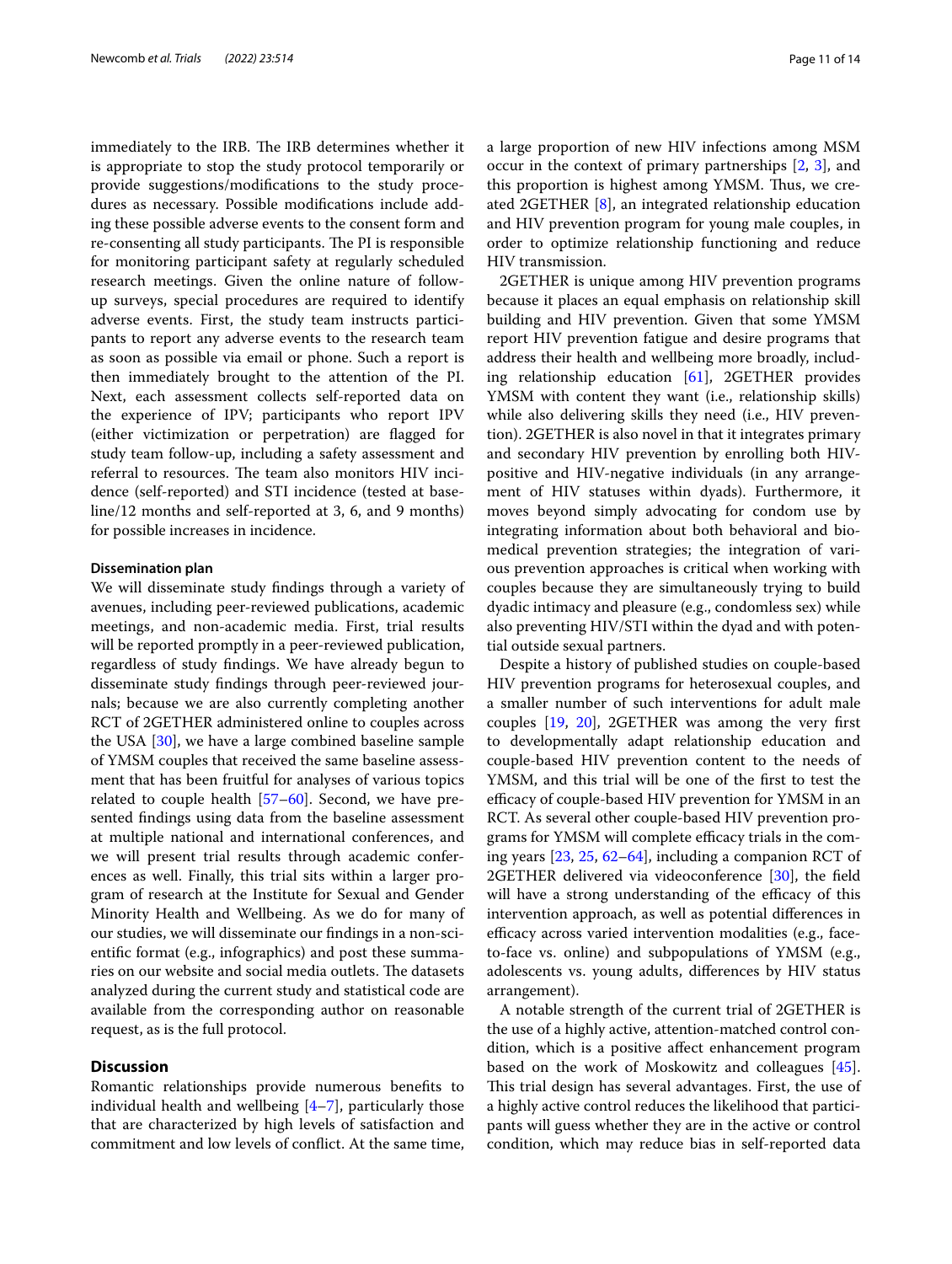collection at follow-up time points. Second, the positive afect enhancement program has demonstrated positive efects on various outcomes, so all participants will receive some beneft to their overall wellbeing by participating in this trial. Finally, despite its positive effects on mental health and wellbeing, the positive affect enhancement program has previously observed null efects on HIV-related risk behaviors. Taken together, these various advantages mean that if we observe a diference between conditions in primary outcomes, we can be confdent that observed diferences are due to 2GETHER content, rather than issues related to the trial design.

We should also note several limitations in the trial design. First, intervention facilitators conduct sessions for both the active and control conditions. Supervision focuses on minimizing drift in condition content, but facilitators may periodically compromise fdelity to a given protocol because they facilitate sessions for both conditions. Second, while recruiting participants from a single city/region enhances our ability to recruit a diverse sample due to engagement with local community-based organizations, the sample is not representative of the general population of coupled YMSM. Related, when recruiting a relatively small population (i.e., YMSM couples) from a single city, likelihood of reaching recruitment saturation is higher. As such, we did not reach our initial goal of recruiting 200 couples. Finally, various challenges arose in executing this trial as a result of the onset of the COVID-19 pandemic. Those challenges that may impact study fndings include shifting to an entirely remote protocol for study assessments and intervention sessions, as well as the loss of the ability to collect STI specimens for several months.

Despite these limitations, 2GETHER is a highly innovative and promising approach for improving relationship functioning and reducing HIV risk in young male couples. This RCT will provide important information about the efficacy of couples-based HIV prevention and relationship education for a diverse group of young male couples across the USA. Furthermore, the administration of positive afect enhancement skills via the control condition may provide important preliminary data on the ability of these strategies to improve other health outcomes, including mental health and wellbeing, which may be a promising couple-based intervention strategy for male couples in and of itself or in concert with 2GETHER relationship education and sexual health content.

# **Trial status**

Recruitment for this trial began in August 2017 and completed in March 2021. In total, we randomized 128 couples (*N*=256) to either 2GETHER (active condition) or PEONY (control). Follow-up assessments at 3, 6, 9, and

12 months post-intervention are ongoing. We acknowledge that most trial protocols are published prior to completion of enrollment and randomization. However, the onset of the COVID-19 pandemic during the course of recruitment resulted in changes to study protocols (see above) that we wanted to make sure to capture in this manuscript. Given that we were unsure when we would be able to return to our standard, pre-COVID-19 procedures (or whether additional changes would need to be made based on the evolution of the pandemic), we chose to complete this protocol paper after fnishing enrollment because we believed it was the best way to most accurately capture all study procedures.

#### **Acknowledgements**

The authors would like to thank the study staff for their contributions, including (to date) James Carey, Emily Bettin, Adam Conway, Christopher Garcia, Ricky Hill, Kyle Jozsa, Junye Ma, Cole Price, Afya Sajwani, Elissa Sarno, Madison Smith, Gregory Swann, Hallie Tolo, and Arielle Zimmerman. Finally, we would like to thank the study participants for their time.

#### **Authors' contributions**

MN is the principal investigator of the study and led the writing of the manuscript. EL, AC, JC, CG, RH, and KJ are staff members who each contributed to the writing of portions of the manuscript. EB and GS are data managers on the study and contributed to writing the methods and analyses sections. EA, JC, KM, JM, BM, and SW are co-investigators who contributed to the writing of the manuscript. All authors read and approved the fnal manuscript.

#### **Funding**

This research was supported by a grant from the National Institute on Alcohol Abuse and Alcoholism (R01AA024065; PI: M. Newcomb). Dr. Elissa Sarno was supported by a National Research Service Award from the National Institute on Alcohol Abuse and Alcoholism (F32AA028194). REDCap is supported at the Feinberg School of Medicine by the Northwestern University Clinical and Translational Science Institute, which is supported by a grant from the National Institute of Health's National Center for Advancing Translational Sciences (UL1TR001422; PI: D. Lloyd-Jones). The content is solely the responsibility of the authors and does not necessarily represent the official views of the National Institute of Health. The funding bodies did not play any role in the design of the study; in the collection, analysis, and interpretation of data; or in the writing of the manuscript.

#### **Availability of data and materials**

Not applicable — this is a study protocol and is not reporting results.

#### **Declarations**

#### **Ethics approval and consent to participate**

All study activities refected in the current manuscript were approved by the Institutional Review Board at Northwestern University (STU00202939). This randomized controlled trial maintains a Data Safety and Monitoring Board that meets on a regular basis in order to monitor risks and assess trial safety.

#### **Consent for publication**

Not applicable.

#### **Competing interests**

The authors declare no competing interests.

#### **Author details**

<sup>1</sup> Institute for Sexual and Gender Minority Health and Wellbeing, Northwestern University, Chicago, IL, USA. <sup>2</sup> Department of Medical Social Sciences, Northwestern University, Chicago, IL, USA.<sup>3</sup> Department of Preventive Medicine, Northwestern University, Chicago, IL, USA. <sup>4</sup>Department of Psychology, University of Cincinnati, Cincinnati, OH, USA.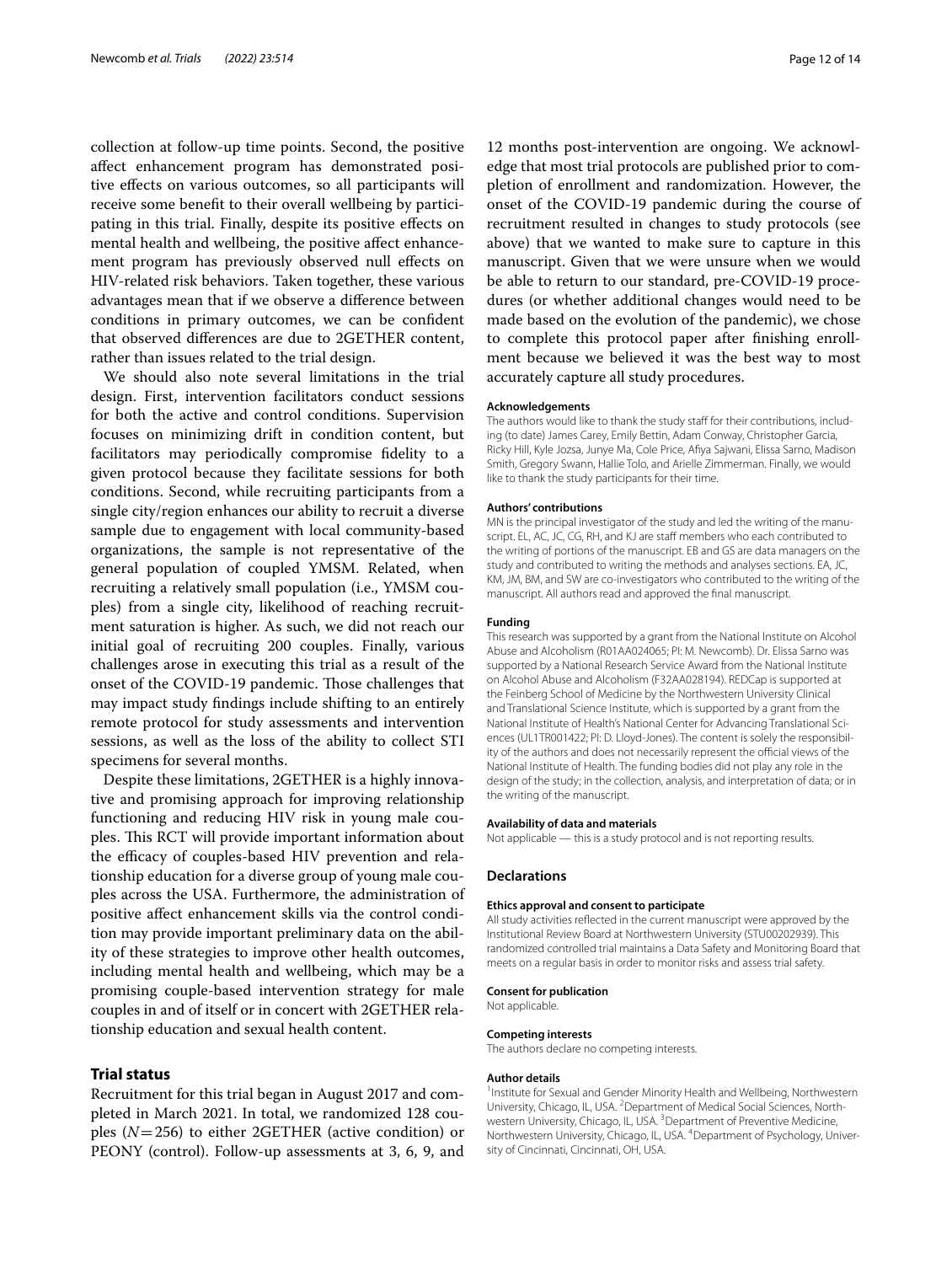Received: 1 November 2021 Accepted: 9 June 2022

#### **References**

- <span id="page-12-0"></span>1. Centers for Disease Control and Prevention. Estimated HIV incidence and prevalence in the United States, 2010–2016 2019. Available from: [https://](https://www.cdc.gov/hiv/pdf/library/reports/surveillance/cdc-hiv-surveillance-supplemental-report-vol-24-1.pdf) [www.cdc.gov/hiv/pdf/library/reports/surveillance/cdc-hiv-surveillance](https://www.cdc.gov/hiv/pdf/library/reports/surveillance/cdc-hiv-surveillance-supplemental-report-vol-24-1.pdf)[supplemental-report-vol-24-1.pdf.](https://www.cdc.gov/hiv/pdf/library/reports/surveillance/cdc-hiv-surveillance-supplemental-report-vol-24-1.pdf)
- <span id="page-12-1"></span>2. Sullivan PS, Salazar L, Buchbinder S, Sanchez TH. Estimating the proportion of HIV transmissions from main sex partners among men who have sex with men in fve US cities. AIDS. 2009;23(9):1153–62.
- <span id="page-12-2"></span>3. Goodreau SM, Carnegie NB, Vittinghoff E, Lama JR, Sanchez J, Grinsztejn B, et al. What drives the US and Peruvian HIV epidemics in men who have sex with men (MSM)? PLoS One. 2012;7(11):e50522.
- <span id="page-12-3"></span>Kiecolt-Glaser JK, Newton TL. Marriage and health: his and hers. Psychol Bull. 2001;127(4):472–503.
- <span id="page-12-4"></span>5. Burman B, Margolin G. Analysis of the association between marital relationships and health problems: an interactional perspective. Psychol Bull. 1992;112(1):39–63.
- <span id="page-12-5"></span>6. Wienke C, Hill GJ. Does the "marriage beneft" extend to partners in gay and lesbian relationships? Evidence from a random sample of sexually active adults. J Fam Issues. 2009;30(2):259–89.
- <span id="page-12-6"></span>7. Whitton SW, Dyar C, Newcomb ME, Mustanski B. Romantic involvement: a protective factor for psychological health in racially-diverse young sexual minorities. J Abnorm Psychol. 2018;127(3):265–75.
- <span id="page-12-7"></span>8. Newcomb ME, Macapagal KR, Feinstein BA, Bettin E, Swann G, Whitton SW. Integrating HIV prevention and relationship education for young same-sex male couples: a pilot trial of the 2GETHER intervention. AIDS Behav. 2017;21(8):2464–78.
- <span id="page-12-8"></span>9. Mustanski B, Newcomb ME, Clerkin EM. Relationship characteristics and sexual risk-taking in young men who have sex with men. Health Psychol. 2011;30(5):597–605.
- 10. Whitfeld THF, John SA, Rendina HJ, Grov C, Parsons JT. Why I quit preexposure prophylaxis (PrEP)? A mixed-method study exploring reasons for PrEP discontinuation and potential re-initiation among gay and bisexual men. AIDS Behav. 2018;22(11):3566–75.
- <span id="page-12-9"></span>11. Perez-Figueroa RE, Kapadia F, Barton SC, Eddy JA, Halkitis PN. Acceptability of PrEP uptake among racially/ethnically diverse young men who have sex with men: the P18 study. AIDS Educ Prev. 2015;27(2):112–25.
- <span id="page-12-10"></span>12. Greene GJ, Andrews R, Kuper L, Mustanski B. Intimacy, monogamy, and condom problems drive unprotected sex among young men in serious relationships with other men: a mixed methods dyadic study. Arch Sex Behav. 2014;43:73–87.
- <span id="page-12-11"></span>13. Macapagal K, Greene GJ, Rivera Z, Mustanski B. "The best is always yet to come": relationship stages and processes among young LGBT couples. J Fam Psychol. 2015;29(3):309–20.
- <span id="page-12-12"></span>14. Grov C, Starks TJ, Rendina HJ, Parsons J. Rules about casual sex partners, relationship satisfaction, and HIV risk in partnered gay and bisexual men. J Sex Marital Ther. 2014;40(2):105–22.
- <span id="page-12-13"></span>15. Hoff CC, Beougher SC. Sexual agreements among gay male couples. Arch Sex Behav. 2010;39(3):774–87.
- <span id="page-12-14"></span>16. Rios-Spicer R, Darbes L, Hoff C, Sullivan PS, Stephenson R. Sexual agreements: a scoping review of measurement, prevalence and links to health outcomes. AIDS Behav. 2019;23(1):259–71.
- <span id="page-12-15"></span>17. Mitchell JW. Characteristics and allowed behaviors of gay male couples' sexual agreements. J Sex Res. 2014;51(3):316–28.
- <span id="page-12-16"></span>18. Parsons JT, Starks TJ. Drug use and sexual arrangements among gay couples: frequency, interdependence, and associations with sexual risk. Arch Sex Behav. 2014;43(1):89–98.
- <span id="page-12-17"></span>19. Jiwatram-Negron T, El-Bassel N. Systematic review of couple-based HIV intervention and prevention studies: advantages, gaps, and future directions. AIDS Behav. 2014;18(10):1864–87.
- <span id="page-12-18"></span>20. Newcomb ME. Romantic relationships and sexual minority health: a review and description of the Dyadic Health Model. Clin Psychol Rev. 2020;82:101924.
- <span id="page-12-19"></span>21. Centers for Disease Control and Prevention. Testing Together. 2019. Available from: [https://efectiveinterventions.cdc.gov/hiv-testing/group-4/](https://effectiveinterventions.cdc.gov/hiv-testing/group-4/testing-together) [testing-together](https://effectiveinterventions.cdc.gov/hiv-testing/group-4/testing-together).
- <span id="page-12-20"></span>22. Sullivan PS, Stephenson R, Grazter B, Wingood G, Diclemente R, Allen S, et al. Adaptation of the African couples HIV testing and counseling model for men who have sex with men in the United States: an application of the ADAPT-ITT framework. Springerplus. 2014;3:249.
- <span id="page-12-21"></span>23. Stephenson R, Freeland R, Sullivan SP, Riley E, Johnson BA, Mitchell J, et al. Home-based HIV testing and counseling for male couples (Project Nexus): a protocol for a randomized controlled trial. JMIR Res Protoc. 2017;6(5):e101.
- <span id="page-12-22"></span>24. Starks TJ, Dellucci TV, Gupta S, Robles G, Stephenson R, Sullivan PS, et al. A pilot randomized trial of intervention components addressing drug use in couples HIV testing and counseling (CHTC) with male couples. AIDS Behav. 2019;23(9):2407–20.
- <span id="page-12-23"></span>25. Stephenson R, Suarez NA, Garofalo R, Hidalgo MA, Hoehnle S, Thai J, et al. Project stronger together: protocol to test a dyadic intervention to improve engagement in HIV care among sero-discordant male couples in three US cities. JMIR Res Protoc. 2017;6(8):e170.
- <span id="page-12-24"></span>26. El-Bassel N, Gilbert L, Witte S, Wu E, Hunt T, Remien RH. Couple-based HIV prevention in the United States: advantages, gaps, and future directions. J Acquir Immune Defc Syndr. 2010;55(Suppl 2):S98-101.
- <span id="page-12-25"></span>27. Darbes LA, McGrath NM, Hosegood V, Johnson MO, Fritz K, Ngubane T, et al. Results of a couples-based randomized controlled trial aimed to increase testing for HIV. J Acquir Immune Defc Syndr. 2019;80(4):404–13.
- <span id="page-12-26"></span>28. Markman HJ, Rhoades GK. Relationship education research: current status and future directions. J Marital Fam Ther. 2012;38(1):169–200.
- <span id="page-12-27"></span>29. Hawkins AJ, Blanchard VL, Baldwin SA, Fawcett EB. Does marriage and relationship education work? A meta-analytic study. J Consult Clin Psychol. 2008;76(5):723–34.
- <span id="page-12-28"></span>30. Newcomb ME, Sarno EL, Bettin E, Carey J, Ciolino JD, Hill R, et al. Relationship education and HIV prevention for young male couples administered online via videoconference: Protocol of a national randomized controlled trial of 2GETHER. J Med Internet Res. 2020;9(1):e15883.
- <span id="page-12-29"></span>31. Folkman S, Moskowitz JT. Positive afect and the other side of coping. Am Psychol. 2000;55(6):647–54.
- <span id="page-12-30"></span>32. Fredrickson BL, The role of positive emotions in positive psychology. The broaden-and-build theory of positive emotions. Am Psychol. 2001;56(3):218–26.
- <span id="page-12-31"></span>33. Bassett SM, Schuette SA, O'Dwyer LC, Moskowitz JT. Positive afect and medication adherence in chronic conditions: a systematic review. Health Psychol. 2019;38(11):960–74.
- <span id="page-12-32"></span>34. Ong AD, Thoemmes F, Ratner K, Ghezzi-Kopel K, Reid MC. Positive afect and chronic pain: a preregistered systematic review and meta-analysis. Pain. 2020;161(6):1140–9.
- <span id="page-12-33"></span>35. Carrico AW, Moskowitz JT. Positive afect promotes engagement in care after HIV diagnosis. Health Psychol. 2014;33(7):686.
- <span id="page-12-34"></span>36. Moskowitz JT. Positive affect predicts lower risk of AIDS mortality. Psychosom Med. 2003;65(4):620–6.
- <span id="page-12-35"></span>37. Carrico AW, Neilands TB, Dilworth SE, Evans JL, Jain JP, Gandhi M, et al. Randomized controlled trial of a positive afect intervention to reduce HIV viral load among sexual minority men who use methamphetamine. J Int AIDS Soc. 2019;22(12):e25436.
- <span id="page-12-36"></span>38. Moskowitz JT, Carrico AW, Duncan LG, Cohn MA, Cheung EO, Batchelder A, et al. Randomized controlled trial of a positive afect intervention for people newly diagnosed with HIV. J Consult Clin Psychol. 2017;85(5):409.
- <span id="page-12-37"></span>39. Harris PA, Taylor R, Thielke R, Payne J, Gonzalez N, Conde JG. Research electronic data capture (REDCap)–a metadata-driven methodology and workflow process for providing translational research informatics support. J Biomed Inform. 2009;42(2):377–81.
- <span id="page-12-38"></span>40. Taves DR. Minimization: a new method of assigning patients to treatment and control groups. Clin Pharmacol Ther. 1974;15(5):443–53.
- <span id="page-12-39"></span>41. Pocock SJ, Simon R. Sequential treatment assignment with balancing for prognostic factors in the controlled clinical trial. Biometrics. 1975;31(1):103.
- <span id="page-12-40"></span>42. Ivers NM, Halperin IJ, Barnsley J, Grimshaw JM, Shah BR, Tu K, et al. Allocation techniques for balance at baseline in cluster randomized trials: a methodological review. Trials. 2012;13(1):120.
- <span id="page-12-41"></span>43. Scott NW, McPherson GC, Ramsay CR, Campbell MK. The method of minimization for allocation to clinical trials. Control Clin Trials. 2002;23(6):662–74.
- <span id="page-12-42"></span>44. Safren S, Otto MW, Worth JL. Life-Steps: applying cognitive behavioral therapy to HIV medication adherence. Cogn Behav Pract. 1999;6:332–41.